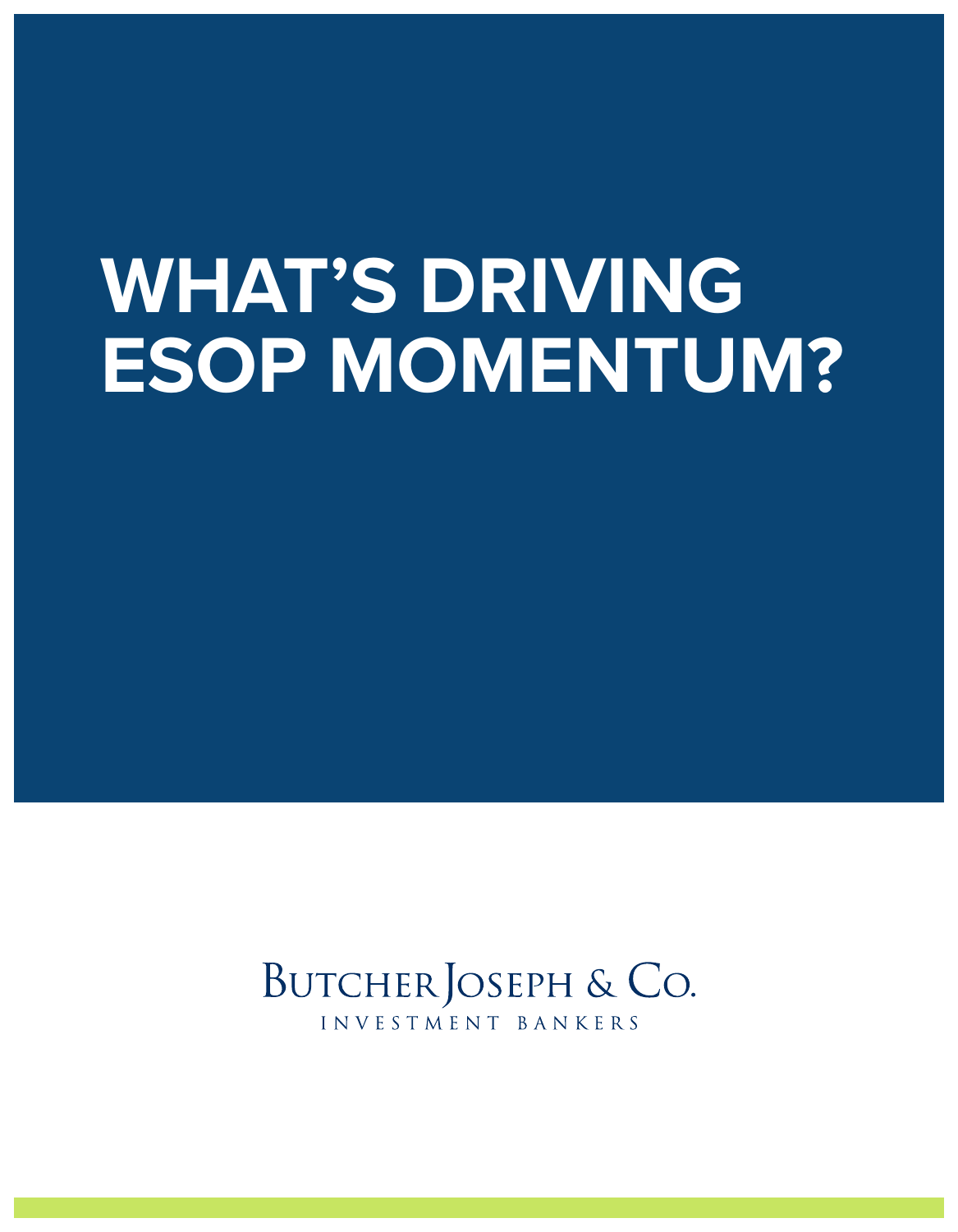# **CONTENTS**

| Introduction                        | 3              |
|-------------------------------------|----------------|
| Movement in Recognition             | $\overline{4}$ |
| Recognizability                     | $\overline{4}$ |
| Movement in Legislation             | 5              |
| <b>Brief History of Legislation</b> | 5              |
| <b>Current Status</b>               | 5              |
| <b>Bipartisan Support</b>           | 6              |
| <b>Discussion</b>                   | 8              |
| <b>Traditional Exit Strategies</b>  | 8              |
| Legacy Preservation                 | 8              |
| Conclusion                          | 10             |
| Sources                             | 11             |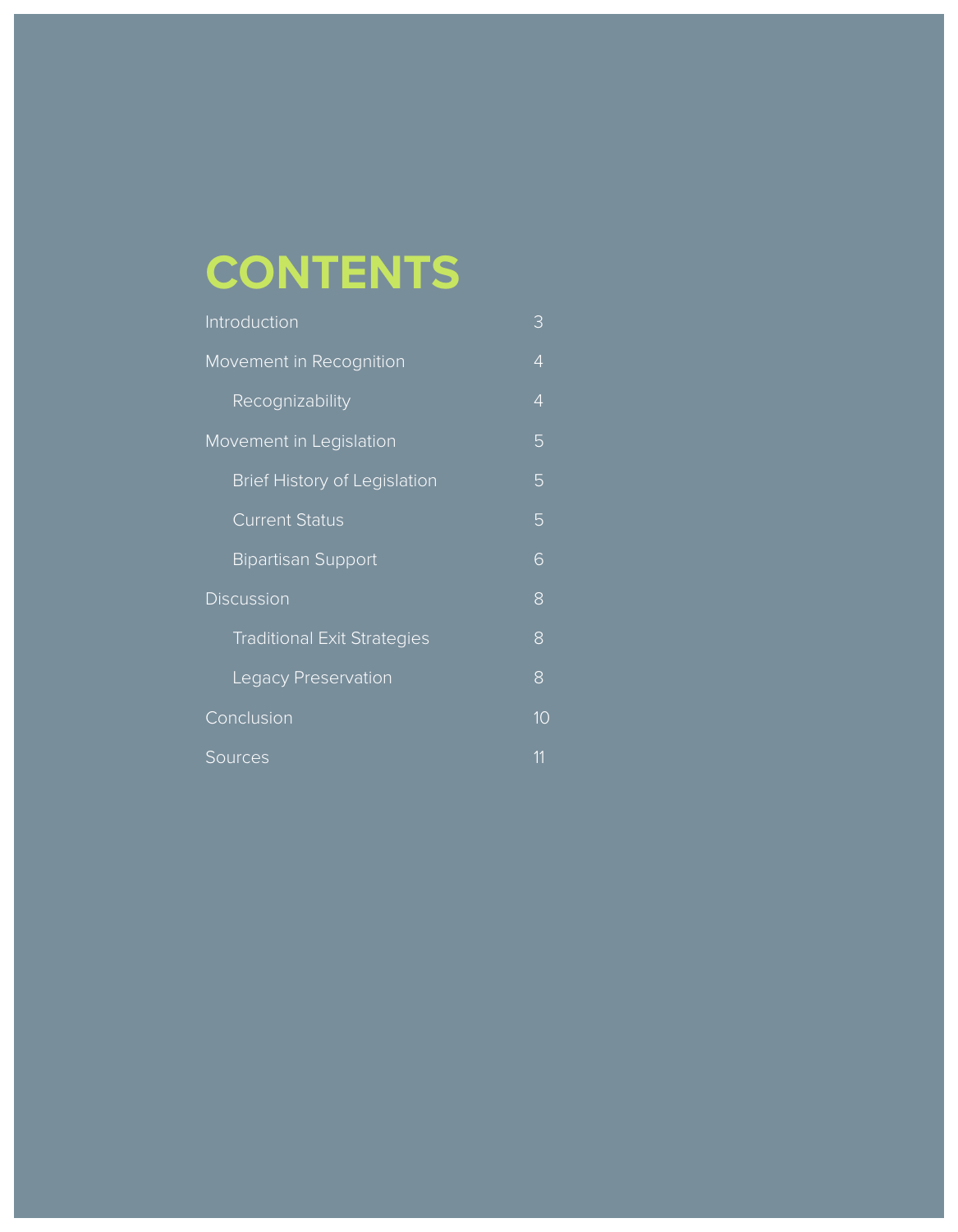### **BUTCHER** JOSEPH<br>& Co.

## **INTRODUCTION**

Employee Stock Ownership Plans (ESOPs) are experiencing a salient surge throughout the United States. The unique structure allows the majority shareholder in a business to sell their shares to an ESOP trust, which in turn allocates ownership among the employees. While ESOPs were conceived in the late 20th century, adoption has steadily increased over the last 36 months. As more business owners turn to employee ownership, exploring the forces and driving factors offers critical insight to understanding ESOP momentum.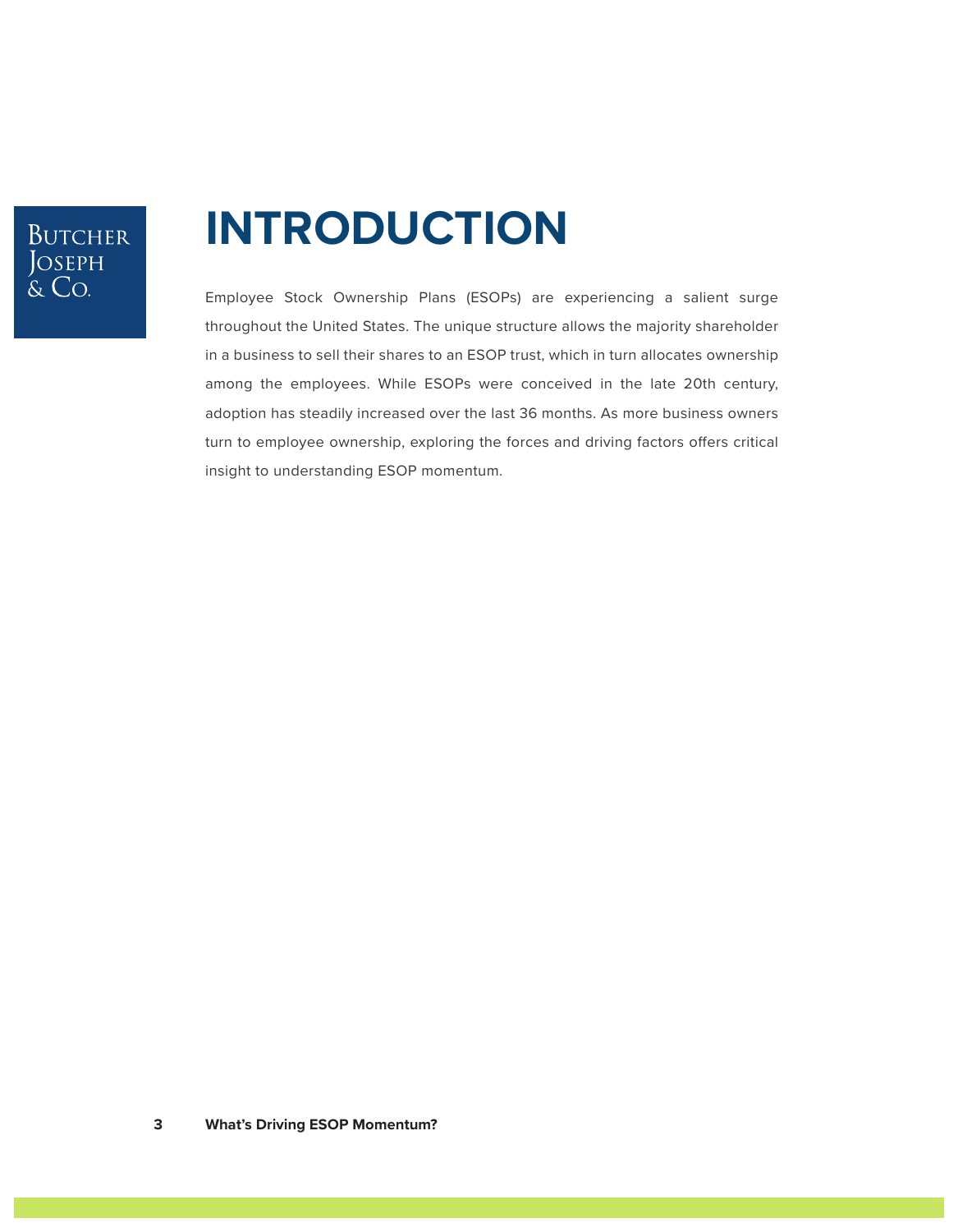## **MOVEMENT IN RECOGNITION**

According to the National Center for Employee Ownership (NCEO), there are approximately 7,000 employee-owned companies in the United States today.<sup>1</sup> While 7,000 is a small fraction of privately-held businesses in the United States, the number of ESOPs continues to grow—and with it—the awareness of ESOPs as an exit strategy.

After monitoring news alerts over the past several months, an average of roughly two daily press releases announce a partial or full sale to an ESOP in the United States. As a result, news readers are hearing more and more about employee ownership; but why now? Two major factors in the equation: recognizability and legislation.

#### *Recognizability*

Although ESOPs first found use in manufacturing and other industrial sectors, more well-known companies in diverse industries are turning to employee ownership. As recognizable companies pique interest from other corporations down to their own consumers, their brands have become indirect marketing tools for ESOPs. Owners of familiar grocery chains, craft breweries, and restaurants candidly shared their stories of ESOP success. Sometimes these success stories seem too good to be true: low employee turnover, high productivity, becoming a tax-exempt entity, and deferral or exemption from taxes on capital gains paints an unfamiliar picture. Curious to report on these stories, big names in media have published content and brightened the spotlight on ESOPs. All of this attention garners public interest in the potential benefits of an ESOP.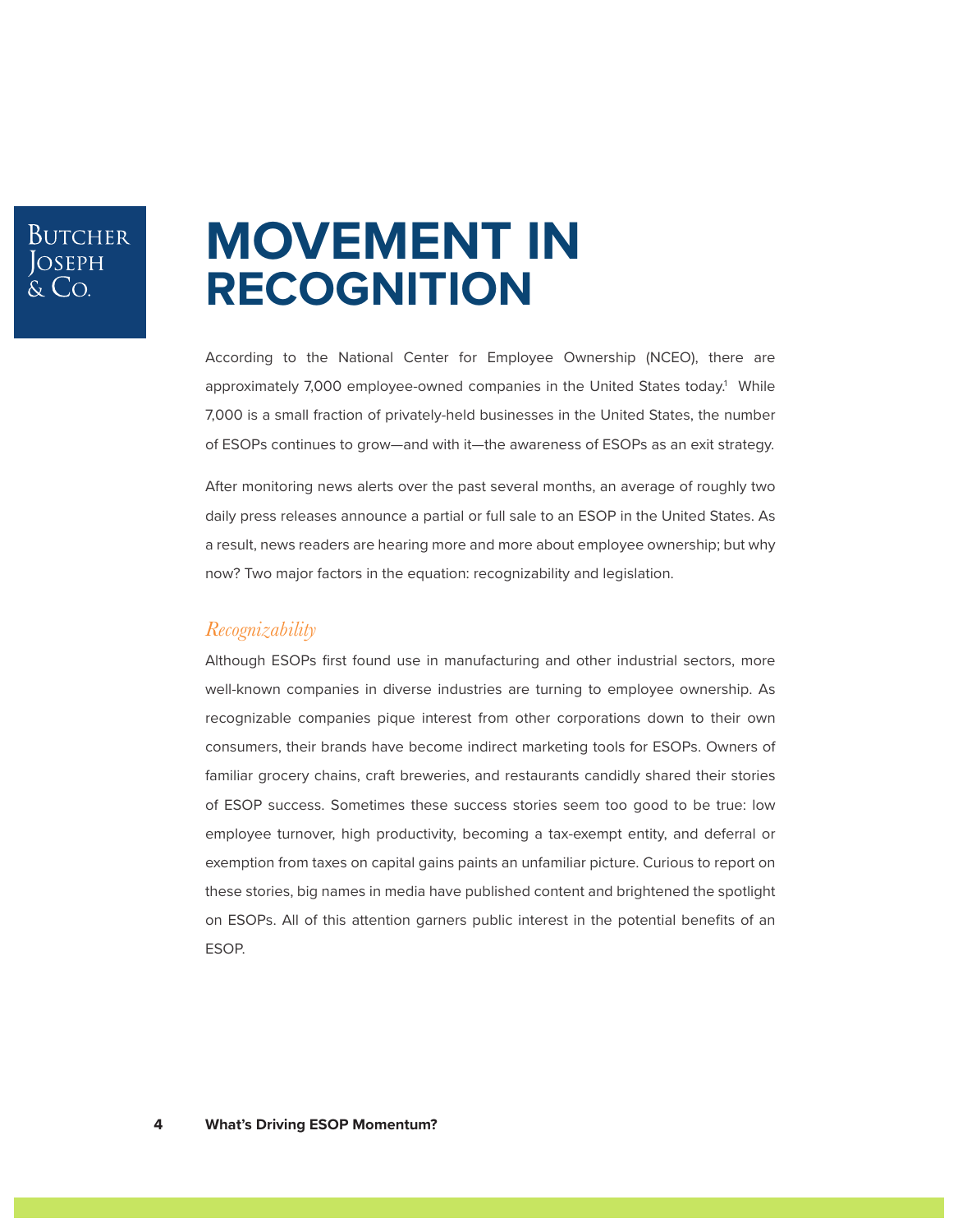### **BUTCHER** Joseph<br>Joseph<br>& Co.

### **MOVEMENT IN LEGISLATION**

### *Brief History of Legislation*

Recent legislative agendas also contribute to the expansion of ESOPs. Despite a slight decline in laws enacted by Congress since 2002, ESOPs originate from a rich legal history. The Employee Retirement Income Security Act (ERISA) enacted in 1974 was the first formal piece of legislation to recognize ESOPs.2 Throughout the '80s and '90s, Louis Kelso and his counterparts created over 20 pieces of ESOP legislation, mostly amending ERISA. A major turning point occurred in 1998 when employee ownership, formerly solely applicable to C corporations, extended coverage to S corporations,. Shortly after this legislation passed, the number of S corporation ESOPs increased. Many of these ESOPs were small businesses excited to explore the benefits of the structure; however, it became clear that some of these companies were using the S corporation ESOP structure solely to abuse the tax advantages.<sup>3</sup> Consequently, federal legislation went into effect in 2002 that placed more qualifying limitations on ESOPs.

#### *Current Status*

In the early 2000s, the number of ESOPs declined. Poorly structured plans created with the intention of tax exploitation quickly fell apart. ESOPs gained a reputation for being messy and complex, and legislators turned their focus away from ESOPs. Enter the recession. Many industries experienced significant financial stress, and were forced to make tough decisions for the sake of survival. At the same time, according to a study conducted by Georgetown University in 2008, S corporation ESOPs performed more consistently than non-S corporation ESOPs.4 Instead of laying off employees, S corporation ESOPs hired workers as well as contibuted capital to their retirement savings. After the dust settled, lawmakers were eager to introduce new legislation promoting a healthier economy. Due to their proven stability, ESOPs once again gained traction in the House and Senate.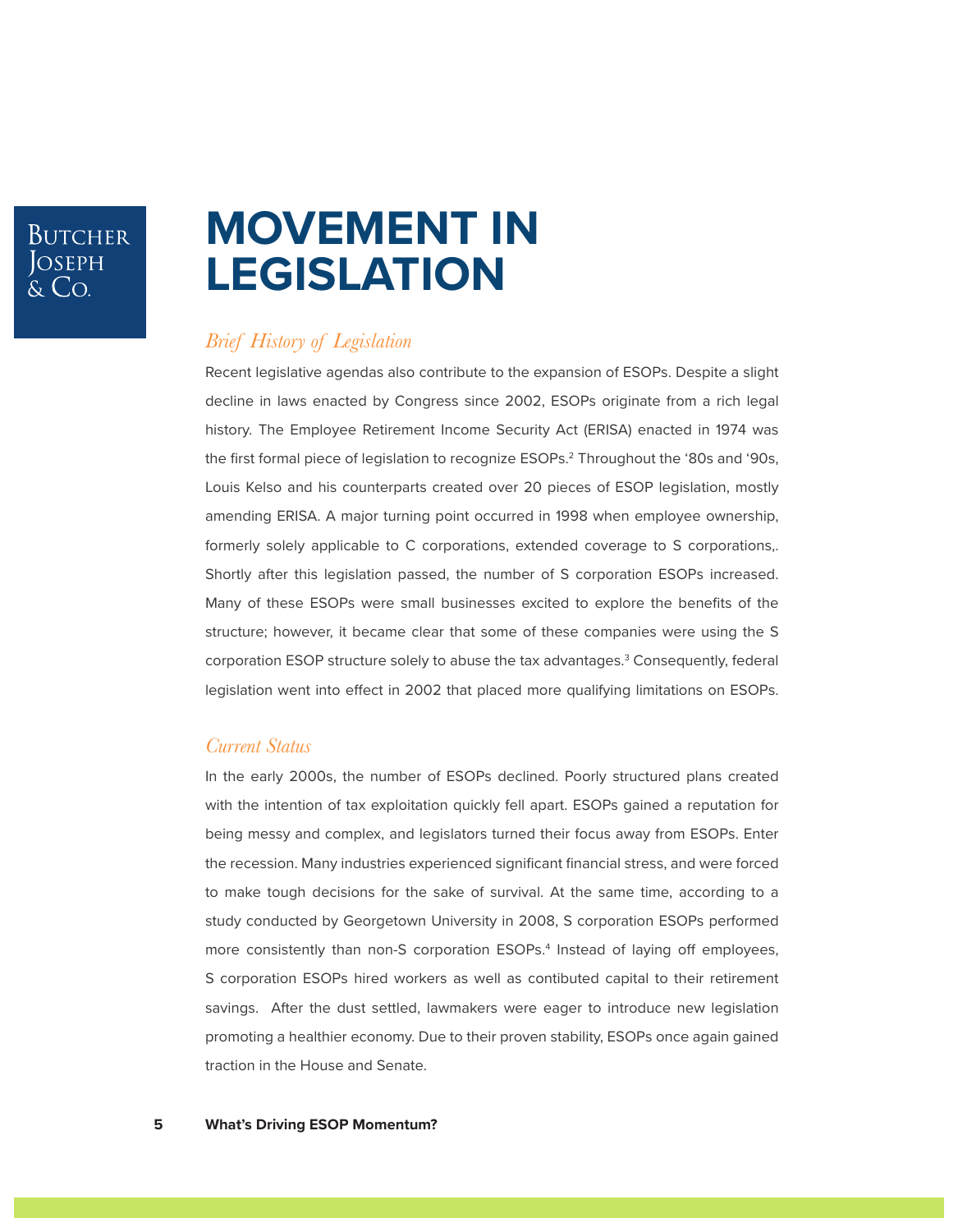### Butcher JOSEPH  $\&$  Co.

### *Bipartisan Support*

While countless bills face obstacles due to party tension, ESOPs found bipartisan support by offering a unique opportunity to serve the interests of both parties. ESOPs can alleviate retirement concerns as they create a pool of qualified capital available for the employee participants. By allowing employee owners to accumulate retirement income separate from their ordinary income, ESOPs reduce the disparity in wealth concentration. The plan allows employees who depend primarily on their wage compensation with an opportunity to build wealth, ultimately mitigating the effects of income inequality. By meeting both parties' agendas, lobbying against pro-ESOP legislation has drastically reduced. Bipartisan interest has resulted in the following pieces of both federal and state legislation in favor of ESOPs:

# **S. 1589\***

**Employee Ownership Act of 2017**

• Originally H.R.2092

• Proposed by congressmen Ron Kind (D-WI) and Dave Reichert (R-WA) • Ammendments:

 - Extend tax deferral through sale to an ESOP to ALL domestic companies

- Introduce a 50% tax deduction for S corporations on interest incurred on loans sponsored by an ESOP to purchase more than 50% employer securities

 - Department of Treasury creates an S Corporation Employee Ownership **Office** 

**HOUSE BILL**

The Stock Ownership Deduction Tax Act

**HF.2085\*\* 2030\*\***

### **081\***

**(WORK Act)**

- Proposed by Senator Bernie Sanders (D-VT)
- Ammendments:

 - Establishing an employee ownership participation initiative to encourage states to support ESOPs

- Federal grants for states to establish ESOPs
- General support for programs

### **H.B.17-1214\*\***

Encourage Employee Ownership of existing small businesses in Colorado

#### **Massachusetts\*\***

Refunding Massachusetts Employee Ownership Center. (effort not attached to a bill but is a budget requirement)

### **H.B.4171\***

**FIBLE INTERNATION**<br>ESOP-owned companies can be considered Historically Underutilized Businesses for Texas state set aside programs

**\* indicates pending \*\* indicates passed**

*Source: www.congress.gov*

Capital Gain Deduction for the Sale to an Iowa

ESOP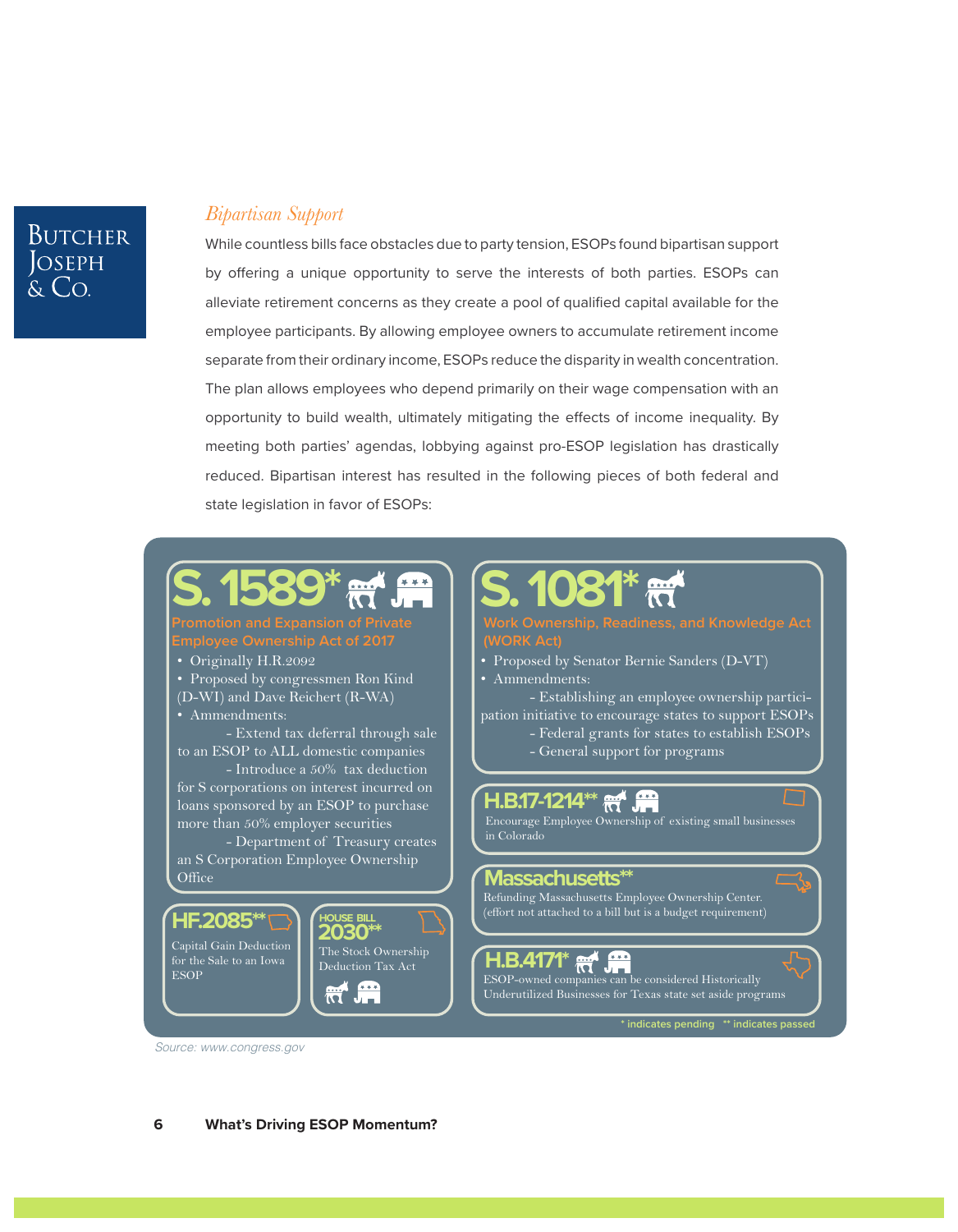# **We asked legislators...**

*WHY DO YOU THINK THERE HAS BEEN AN INCREASE IN MOMENTUM FOR LEGISLATION CONCERNING EMPLOYEE-OWNED COMPANIES THROUGH THE EMPLOYEE STOCK OWNERSHIP PLAN VEHICLE?*



*"This bill [H.R.2092] empowers companies to become employee-owned, create new employee-owners, and provide retirement security to more American workers. Growing our economy and adding jobs is a priority and employee-ownership is a proven model to do just that."*

**Democrat - WI**

*"From a legislator's point of view, we've seen that ESOPs are a successful model that provide several important benefits to employee owners, especially through uncertain economic times. For instance, ESOP companies tend to provide their employees with more job stability and financial security through increased retirement savings. Encouraging companies to start an ESOP will, in our view, help provide these benefits to more middle-class Americans. Because that goal is a strongly bipartisan one, momentum has increased around the bill and other ESOP bills, and we hope that S. 1589 will move forward in this Congress."* **Congressman Rob Kind** bipartisan one, momentum through their retirement." **Senator Ben Cardin**

**Democrat - MD**

*"Employee ownership rewards hard-working Americans for committing themselves to the success of the company they work for, creating jobs and growing the economy along the way. Our bill [H.R.2092] encourages this pride in ownership and gives employees the power to retire on their own terms. American workers deserve to have confidence in their financial security from their prime working years*  **Congressman Dave Reichert**

**Republican - WA**

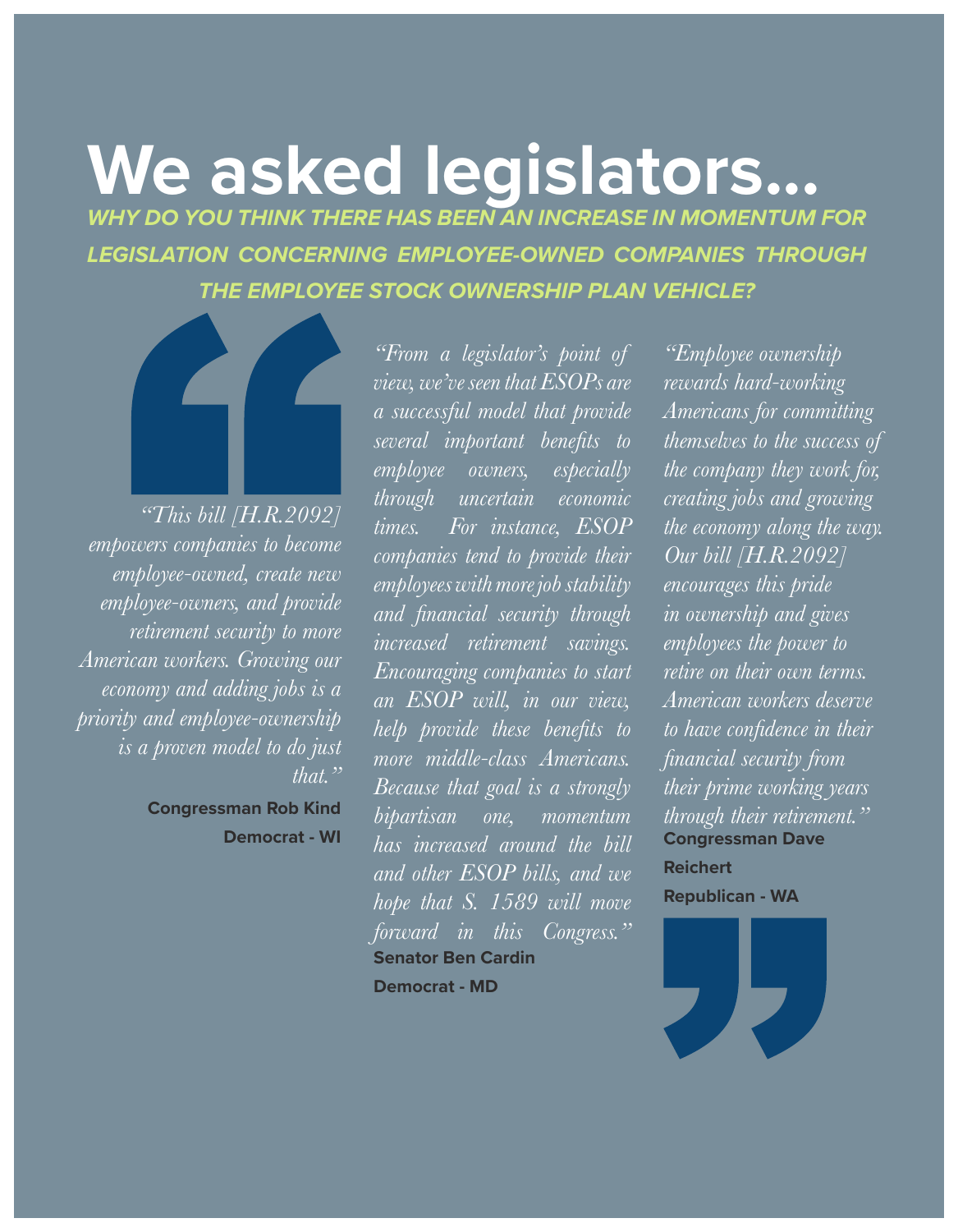### **BUTCHER** JOSEPH

# **DISCUSSION**

In addition to the increased recognition and favorable bipartisanship, psychographic factors are also influencing business owners to adopt an ESOP.

### *Traditional Exit Strategies*

When looking into selling a business, there are several options an owner may consider. If there is a natural heir to the business (usually a spouse, relative, or child) the business ownership may simply transfer to that person. Other common succession strategies include selling to the company's management team, a competitor/strategic buyer, or a private equity group. Selling to a strategic buyer will allow business owners to maximize cash at closing; however, the acquiring company will likely eliminate duplicative staff and systems, thereby impacting the selling shareholder's legacy in the community. Selling to a private equity group will allow the business owner to achieve fair market value for the business, but may not provide as high a valuation as some strategic buyers. Selling the business to key executives often preserves the selling shareholder's legacy, but the purchasing party will likely not be in a financial position to offer top dollar for the company. Although these strategies may appeal in some situations, owners are continually looking for strategies that meet all of their objectives.

### *Legacy Preservation*

After the hardships of the recession, business owners developed an even greater appreciation for their loyal and productive employees. Subsequently, business owners place greater emphasis on their employees' welfare when choosing their exit strategy. For example, owners in less populated geographies contemplate the economic impact as they analyze their succession alternatives, similar to Mr. Waller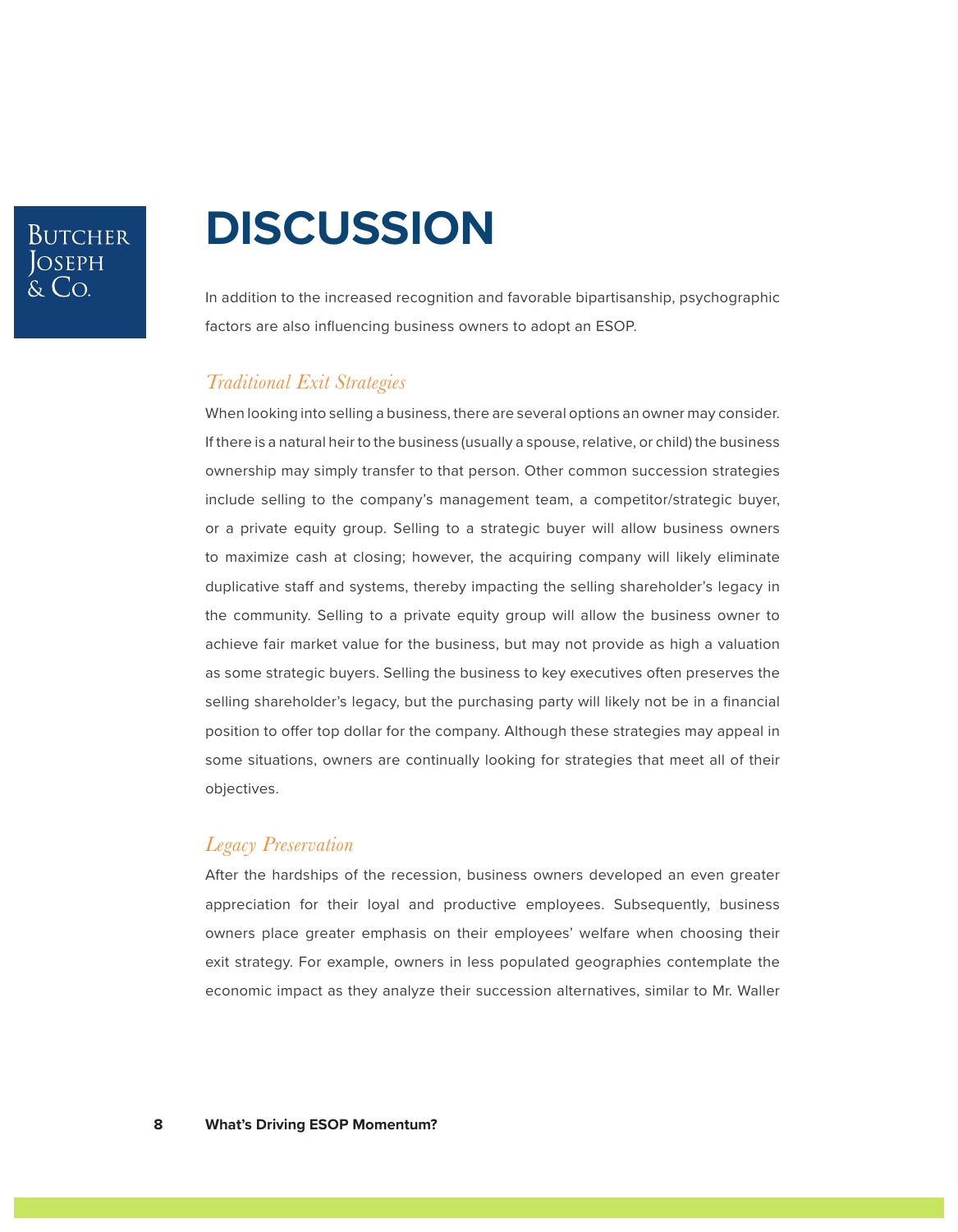### BUTCHER JOSEPH  $\&$  Co.

of Paschall Truck Lines, Inc. (PTL). Businesses like PTL in smaller communities are often one of largest employers of local residents. If the business is relocated by an outside buyer, the local economy would likely experience a major downturn. Many long-term employees could end up out of work, consequently tarnishing the owner's legacy within the community. A business owner's relationship with their employees matters more when they're members of the same community—family, neighbors, friends—who depend on the business for their livelihood. Instead of pursuing an exit strategy focused solely on the highest outside bidder, business owners are looking for a comprehensive strategy that provides for employees, fosters growth, and continues their legacy.

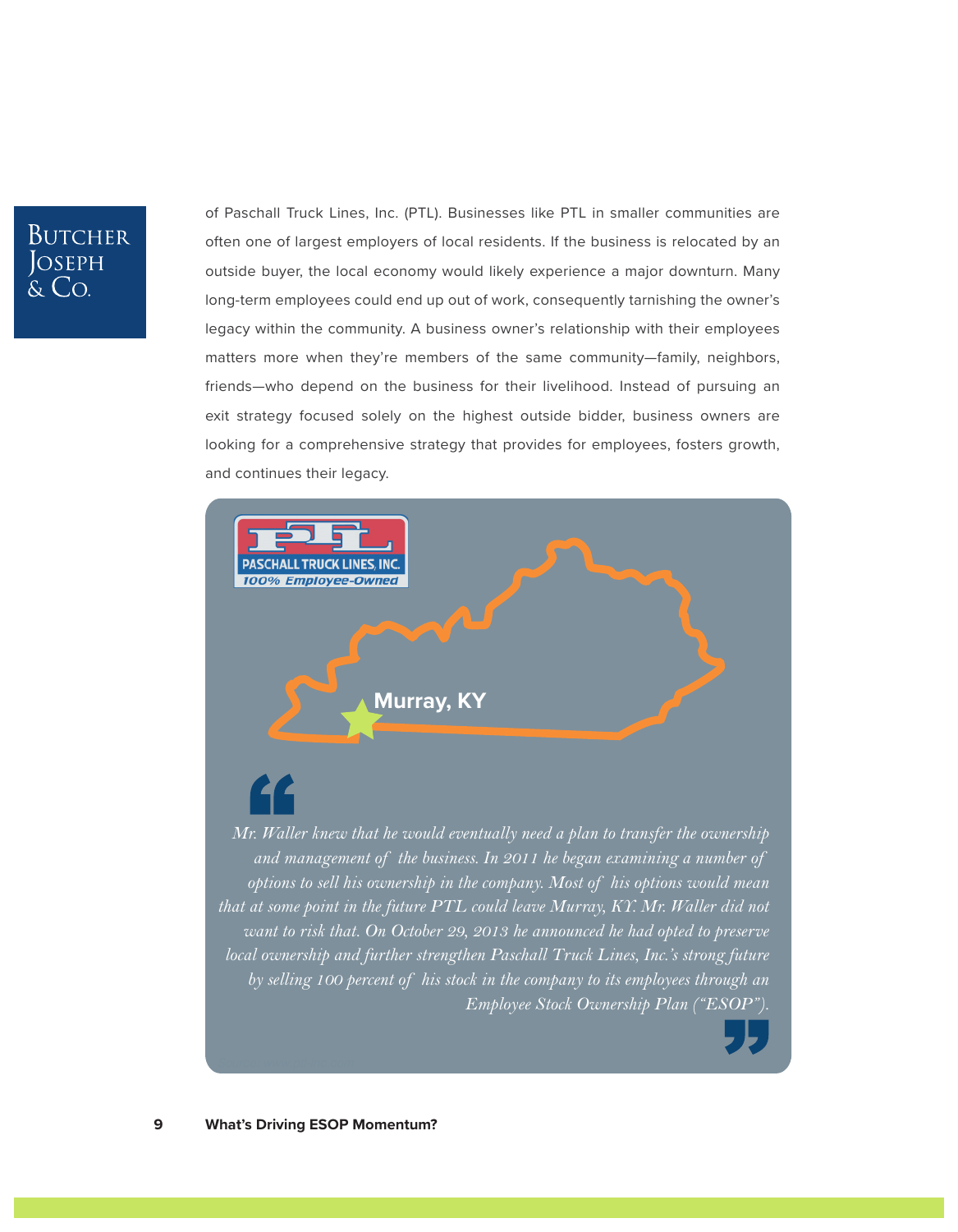### BUTCHER JOSEPH<br>& Co.

# **CONCLUSION**

More than ever, today's business owners have a greater opportunity to incorporate many of their aspirational motivations into their succession planning. These motivatons are driving them to identify alternative options such as employee ownership. As a result of more prominent media coverage and recognizable companies pursuing employee ownership, the public awareness of ESOPs has heightened. Legislatively, ESOPs are favored more and more after proving their reliability through the hardships of the recession. Both political parties support ESOPs, increasing the momentum further. The combination of these factors is building a substantial foundation for continued interest in employee ownership, and as such, the future for ESOPs looks promising.